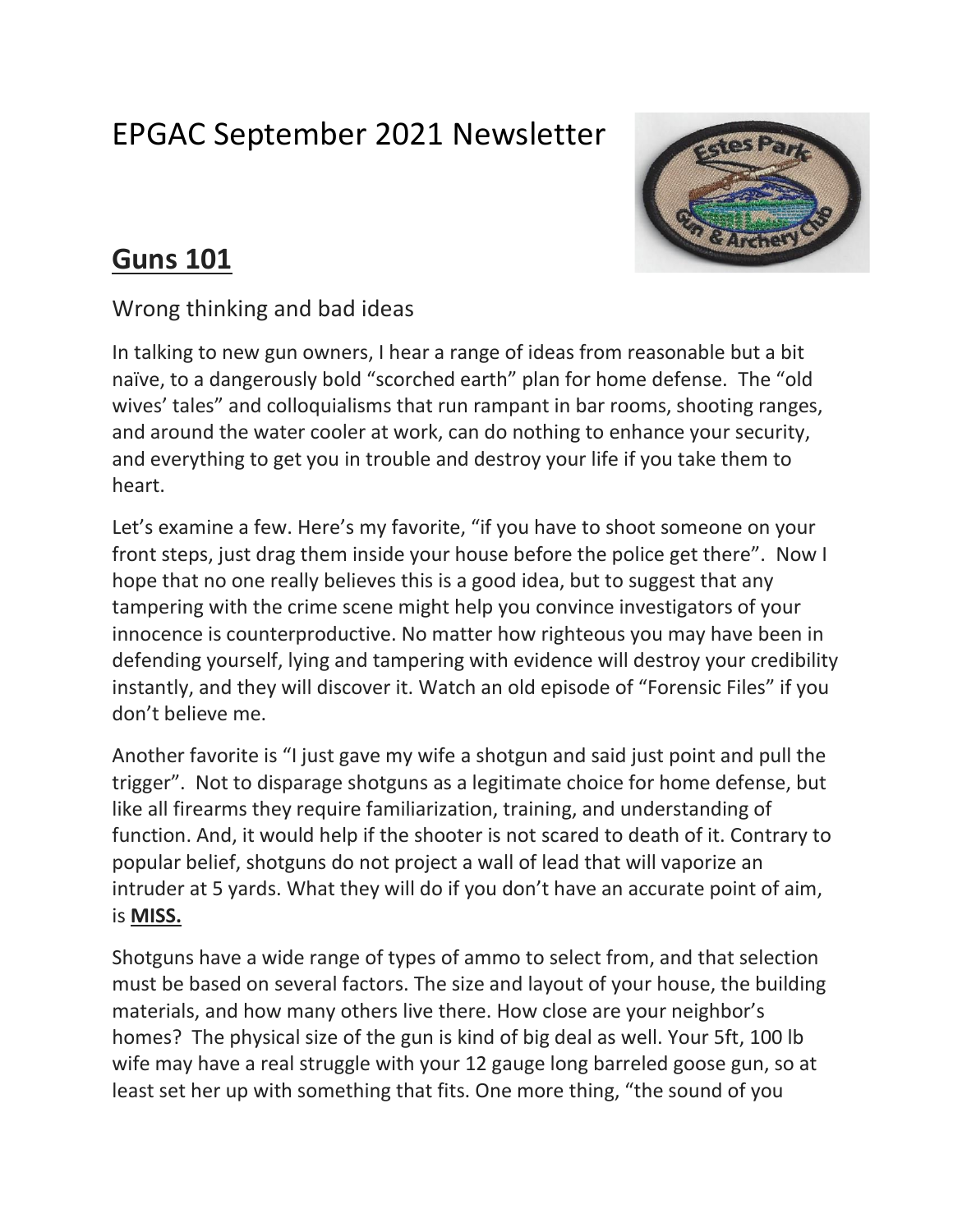racking a round into the chamber will send the bad guy running". Don't count on it.

There is a long list of incorrect and dangerous ideas about "use of lethal force" laws, and you would do well to rid your mind of them. Laws vary to some degree from State to State or even one jurisdiction to another. Never assume that because you feel threatened that you will not be prosecuted for using lethal force or even showing your firearm in an attempt to discourage someone who you feel has ill intent toward you. The "warning shot" fired into the air has to come back down somewhere and may result in injury or death of a completely innocent person.

One of the things seldom discussed is the psychological toll of taking a life. No matter how tuff you think you are, or how justified, it will weigh heavy on you. Add to that the stress of the legal battle you are about to face. Just understand that it may be the price you pay to when you decide that your life and those of your family are more important than that of the criminal attacker who forced you to make that decision.

Anyone that carries a firearm for defensive purposes, or keeps a gun in the home for that purpose, needs to understand these things. Use your head, and don't take advice on defensive use of a firearm from Joe Biden. (For those that remember his "just get a shotgun" advice)

Please do not buy a gun for protection, hide it in the sock drawer, and forget about it until you hear that "bump in the night". Get familiar with it, learn to handle it, load and unload it safely, and become proficient in shooting it. Have a home defense plan, just as you would have a plan for fire, everyone in the home should be familiar with it.

Take every opportunity to handle other types of firearms so you have a basic understanding of how they work and can handle them in a safe manner. You may someday find yourself at the family cabin with nothing but Grandpas old 30-30 lever action rifle for a defensive tool. Get some training, get familiar with your gun, keep practicing, and don't listen to bad advice.

Watch this video for an insight into how a defensive incident may affect your life.

. <https://youtu.be/K-jxCSNjpes>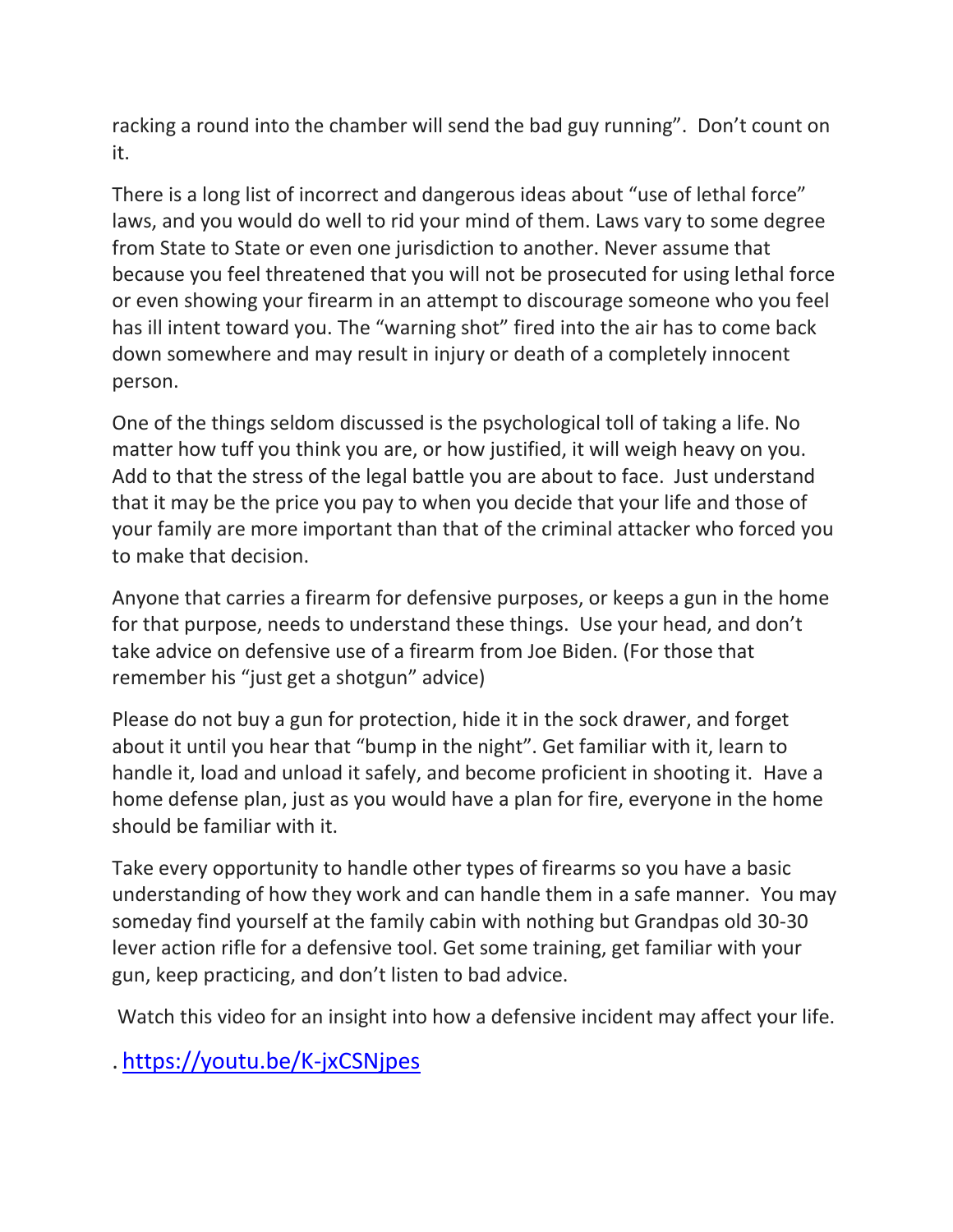I just returned from the first gathering of a group of women at the outdoor range. I was there to help out as an RSO and provide some logistical support as needed. Two very competent shooters, J and Cindy, are heading up the effort to encourage the women shooting enthusiasts to come out on a monthly basis to shoot with other women, mentor each other, have some fun, get more comfortable with shooting, and maybe help one another find good holsters and other carry methods designed by and for women to help make the task of concealing a defensive firearm easier.

The current plan is for the next session to be September  $20<sup>th</sup>$  at 5:00 pm. Watch the website for updated info in case things change.

There are men running Governments who shouldn't be allowed to play with matches. The contraction of the contraction of the contraction of the contraction of the contraction of the contraction of the contraction of the contraction of the contraction of the contraction of the contraction of

Club management has approved funding for the materials to build another new shed. This will be located across from the pistol range and its purpose will be to serve as the Public Day "sign in'' station, replacing the portable canopy next to the latrine. We are doing this with volunteer labor, and we can use your help. The immediate need is site preparation to provide a solid level surface to construct the shed on.

If you can help, please contact me at [davejiles@gmail.com](mailto:davejiles@gmail.com)

## **More good training advice from the Miculek Family**

Target transitions <https://youtu.be/BsWQNJ-AhAg>

Choosing your first gun <https://youtu.be/RaEYqu9uxXc>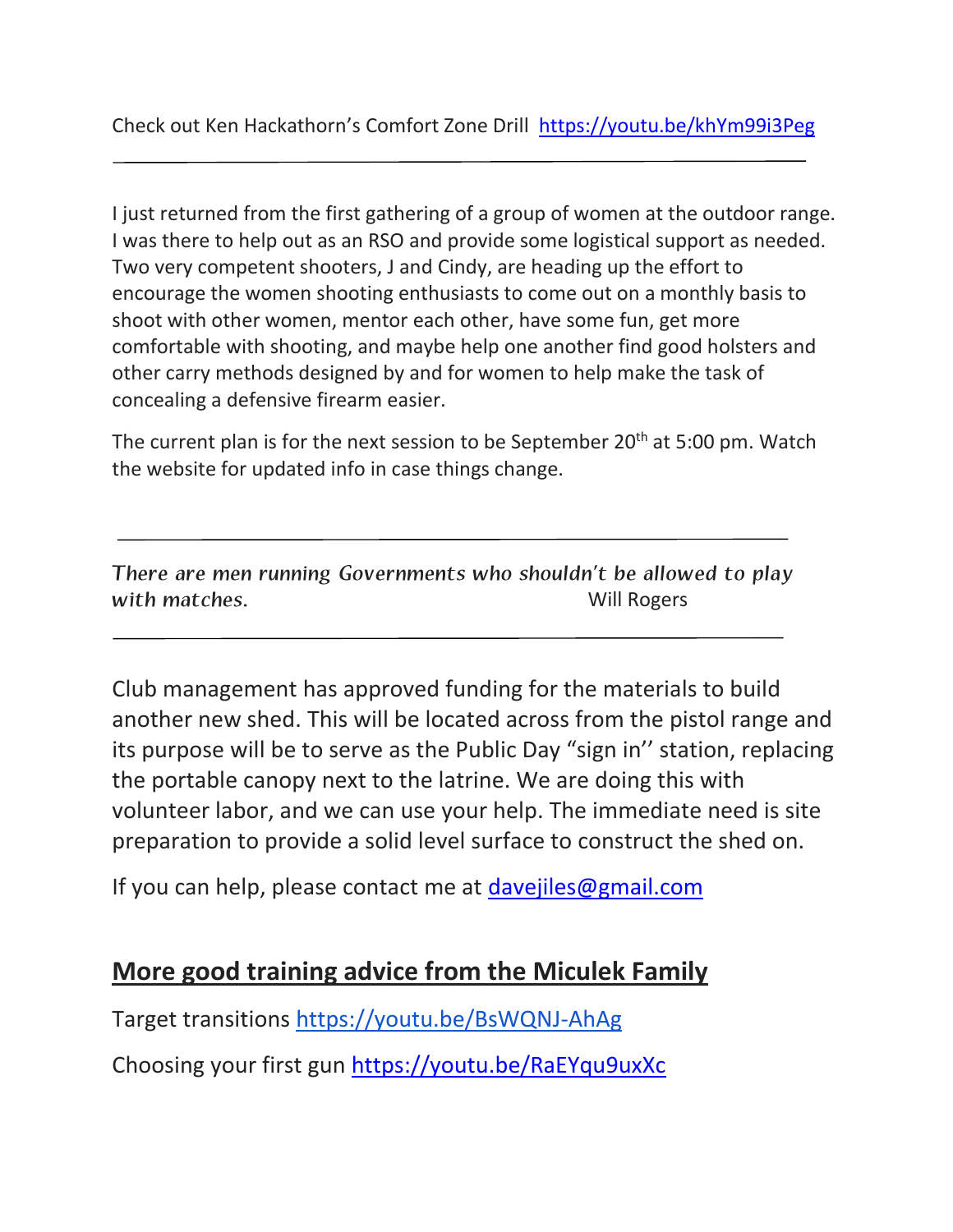The excitement builds; we are seeing more folks out sighting in their hunting rifles, fine tuning their archery equipment, and packing their gear bags. Dove season

opens on September 1<sup>st</sup> followed by archery season on the 2<sup>nd</sup>. I know that not everyone in the club hunts, but to those of us who do, this is like Christmas Eve.

For all of us aged "flower children" of the 50s and 60s. Not the original, but a very well-done cover of a song that may be coming back into relevance in our current political climate.

<https://youtu.be/MeCu3pm8IxE>

**BULLET POINTS**



"The Myth of the Safe Neighborhood"

Going back some 25 years, I can recall so many neighbors, f[riend](https://creativecommons.org/licenses/by-nc-sa/3.0/)s, and acquaintances who thought that there was no ne[ed for a](https://creativecommons.org/licenses/by-nc-sa/3.0/) civilian to carry a concealed carry firearm, and in fact it was a terrible idea. "We live in a civilized society after all, those bad things we occasionally hear about on the news don't happen here". But times are changing and it becomes harder each day to imagine that the "bubble of safety" will protect you from the rest of the world.

My goal is not to terrify you into a state of clinical paranoia, but to convince you that part of being "safe" is being aware of and prepared for the risk of day-to-day life. Even when life is good, bad things can happen in an instant. Like the teenager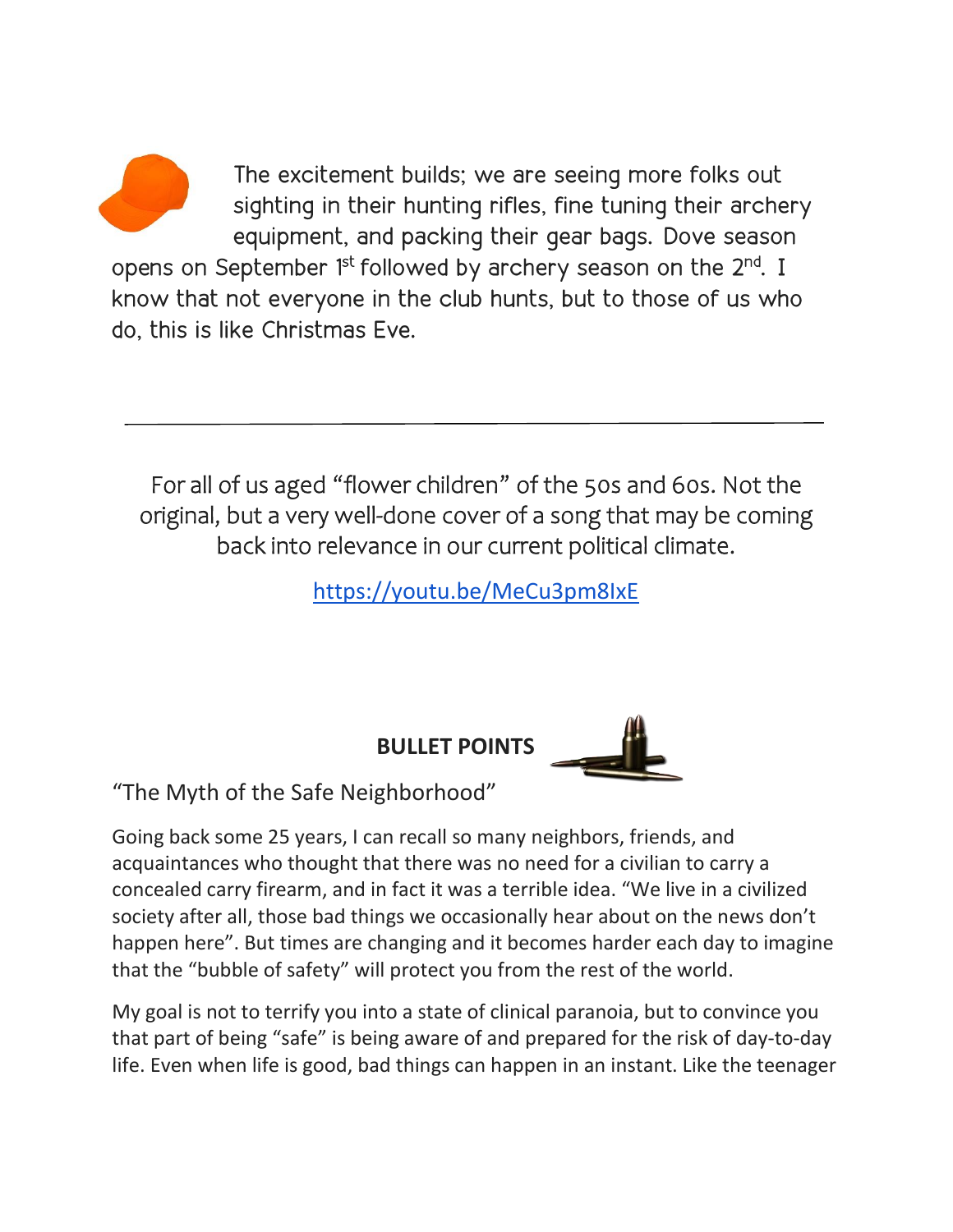who "just had to" text a cheeky comment and a cute emoji to her friend, and crashes into your car at a stop light.

Your neighbors are good folks, your streets are clean, and your lawns are neatly trimmed, your neighborhood looks nothing like the crime ridden urban cities that seem to compete for the record of the most shootings, stabbings, robberies, and rapes over a holiday weekend. But the "bad guys" know how to get to your place too. You have nicer stuff, and more cash available to you at the auto teller. Best of all, you are probably not as alert and street savvy as the people who have to live among thugs all the time.

If I have your attention, please search out and read up on two horrific cases from the past. Both are cases in "safe neighborhoods" where "these kind of things just don't happen," except they do.

From 1959 in the quiet, safe, farming community of Holcomb Kansas, the Clutter family, father, mother, teenage daughter, and son were murdered in their home by two ex-cons that had heard rumors that Mr. Clutter kept a good deal of cash in the house. Turns out he didn't, so they killed them all. This is the case that was the subject of Truman Capote's book "In Cold Blood".

On July 23rd, 2007, the Petit family of Cheshire Connecticut was attacked in their home, by two ex-cons. Dr Petit, the father, was beaten to unconsciousness, Mrs. Petit was forced to drive to the bank and withdraw cash, then taken home, raped and strangled to death. The 17- and 12-year-old daughters were tied to their beds, raped, and then set on fire. Both died.

These are not the subject of horror movies; these are real cases of people who lived in "safe neighborhoods". They did not lead risky lives, nor flaunt their wealth. They simply fell victim to the greed of subhuman creatures who's only means to acquire what they wanted was to take it by force with no regard for anyone else. And they know how to get to your neighborhood.

That friendly little convenience store that you stop at on your way to work for gas and coffee, could be the next stop for two ex-cons on a five-state killing spree. That homeless guy that talks to himself, may stop at the sporting goods store and steal a machete (that's acceptable in some places now) and show up on your doorstep someday. While I feel bad for people with mental illness, my priority in life is the wellbeing of my family, myself, and the innocent people around me.